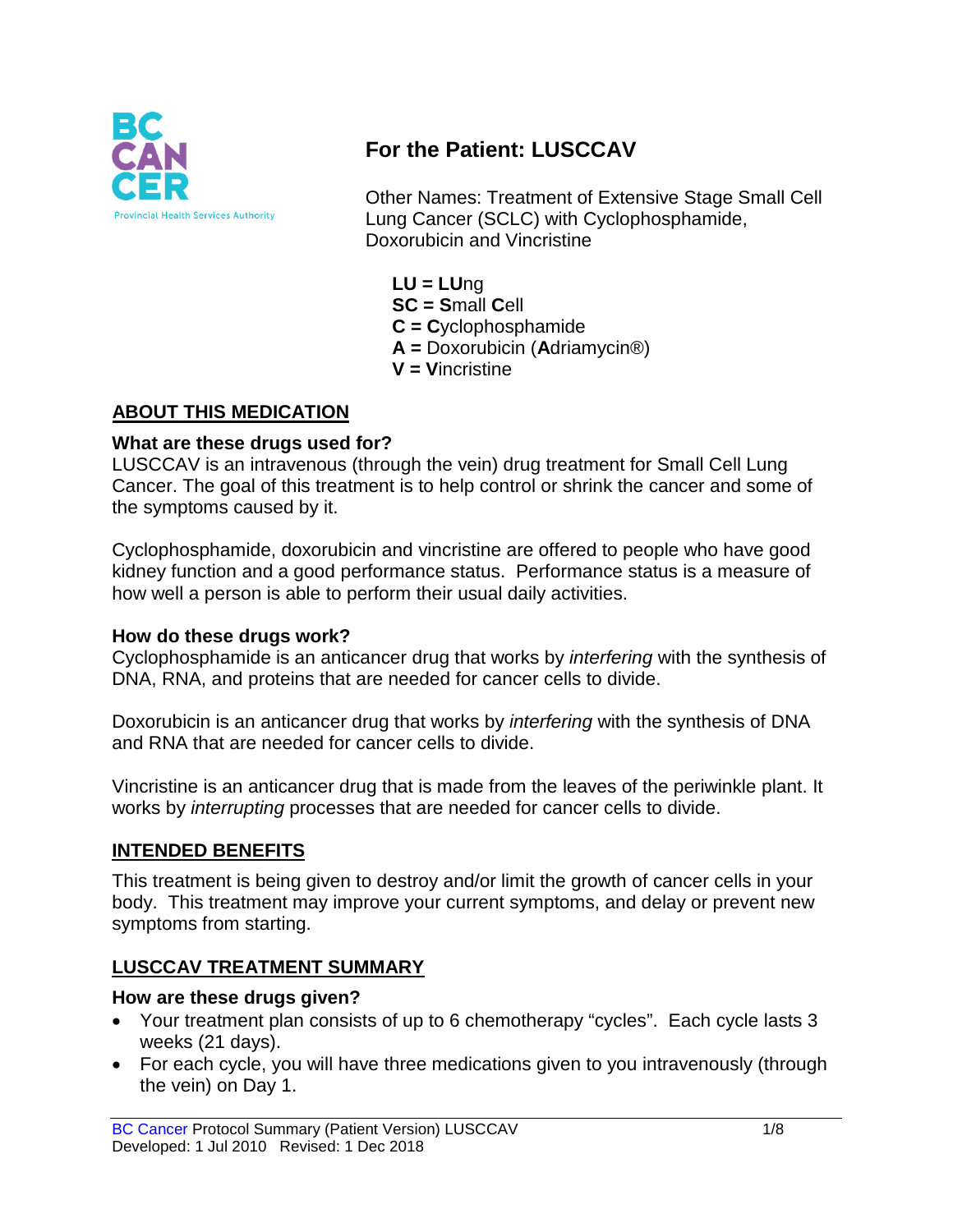- **-** Doxorubicin is given first, and is given as an injection.
- **-** Vincristine is given next, and is given intravenously over approximately 15 minutes.
- **-** Cyclophosphamdie is given last, and is given intravenously over approximately one hour (60 minutes).

#### **What will happen when I get my drugs?**

- A blood test is done within one month of starting treatment.
- A blood test is also done before Day 1 of each cycle.
- The dose and timing of your chemotherapy may be changed based on your blood test results and/or other side effects.
- Your very first treatment will take longer than other treatments because a nurse will be reviewing the possible side effects of your chemotherapy plan and will discuss with you how to manage them. *It is a good idea to bring someone with you to your first chemotherapy appointment.*
- You will be given a prescription for anti-nausea medications (to be filled at your regular pharmacy). Please bring your anti-nausea medications with you for each treatment. Your nurse will tell you when to take the anti-nausea medication. You may also need to take your anti-nausea drugs at home after therapy. It is easier to prevent nausea than to treat it once it happens, so follow directions closely.

### **LUSCCAV TREATMENT PROTOCOL**

**Start Date: Constanting Start Date: Constanting Start Date:** 

**Cycle 1:**

| Day 1             | Day 2     | Day 3     | Day 4     | Day 5     | Day 6  | Day 7     |
|-------------------|-----------|-----------|-----------|-----------|--------|-----------|
| <b>Blood Test</b> | <b>No</b> | No        | No        | <b>No</b> | No     | <b>No</b> |
| Doxorubicin,      | Chemo     | Chemo     | chemo     | chemo     | chemo  | chemo     |
| Vincristine &     |           |           |           |           |        |           |
| Cyclophosphamide  |           |           |           |           |        |           |
| Day 8             | Day 9     | Day 10    | Day 11    | Day 12    | Day 13 | Day 14    |
| No                | <b>No</b> | No        | <b>No</b> | <b>No</b> | No     | <b>No</b> |
| chemo             | chemo     | chemo     | chemo     | chemo     | chemo  | chemo     |
| Day 15            | Day 16    | Day 17    | Day 18    | Day 19    | Day 20 | Day 21    |
| No                | <b>No</b> | <b>No</b> | <b>No</b> | <b>No</b> | No     | <b>No</b> |
| chemo             | chemo     | chemo     | chemo     | chemo     | chemo  | chemo     |

### **This 21-day cycle will repeat up to 5 more times.**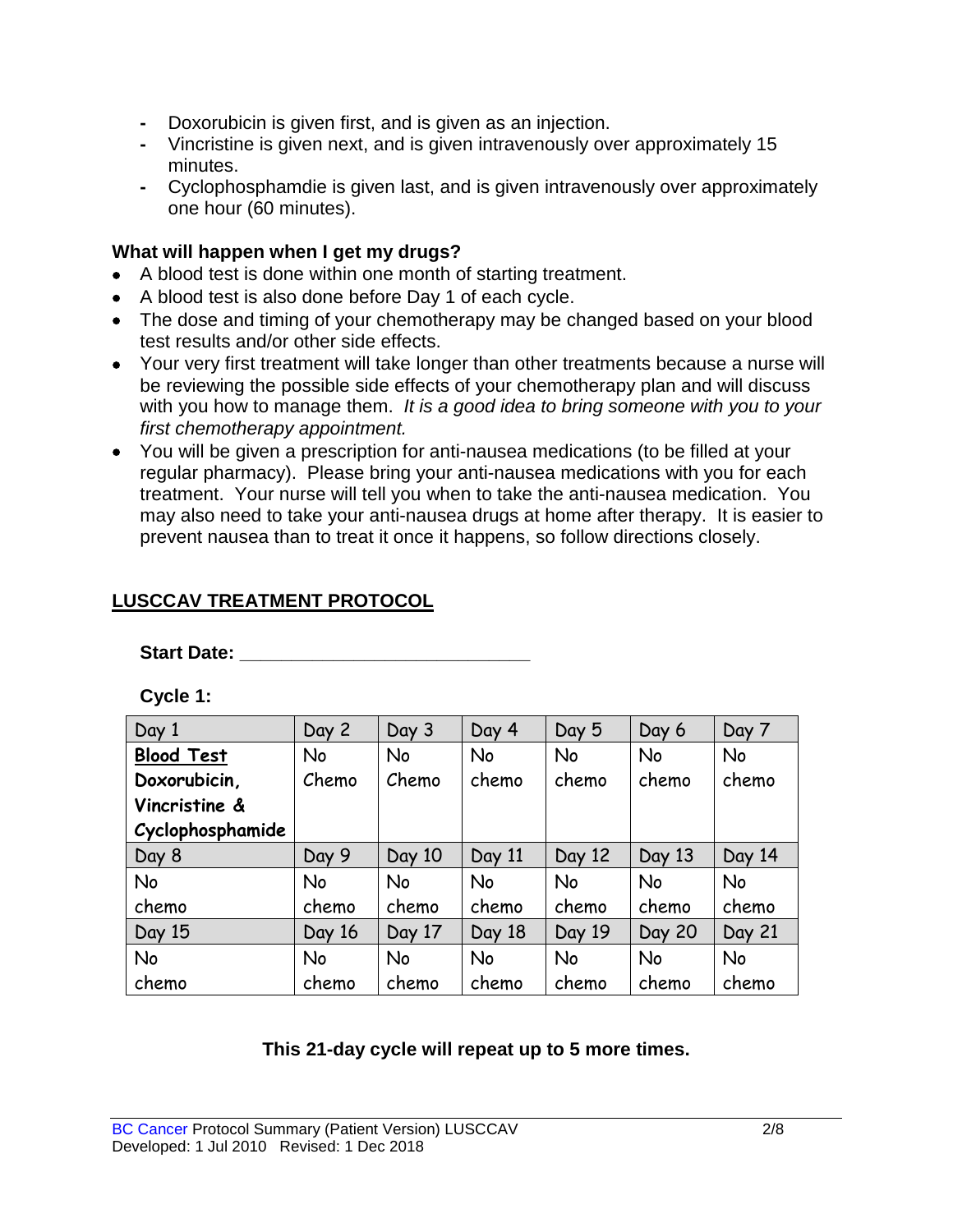### **CHEMOTHERAPY SIDE EFFECTS AND MANAGEMENT**

### **Are there any risks?**

• Unexpected and unlikely side effects can occur with any drug treatment. The ones listed below are particularly important for you to be aware of.

| <b>SIDE EFFECTS</b>                                                                                                                                                                                                                                                                        | <b>How Common Is</b><br>lt? | MANAGEMENT                                                                                                                                                                                                                                                                                                                                                                                          |
|--------------------------------------------------------------------------------------------------------------------------------------------------------------------------------------------------------------------------------------------------------------------------------------------|-----------------------------|-----------------------------------------------------------------------------------------------------------------------------------------------------------------------------------------------------------------------------------------------------------------------------------------------------------------------------------------------------------------------------------------------------|
| Your white blood cells will<br>decrease after your treatment.<br>They usually return to normal<br>within 3 weeks. White blood<br>cells protect your body by<br>fighting bacteria (germs) that<br>cause infection. When they<br>are low, you are at greater<br>risk of having an infection. | Very common                 | To help prevent infection:<br>Wash your hands often and always after using the<br>bathroom.<br>Take care of your skin and mouth by gently washing<br>regularly.<br>Avoid crowds and people who are sick.<br>Call your doctor <i>immediately</i> at the first sign of an<br>infection such as fever (over 100°F or 38°C by an oral<br>thermometer), chills, cough or burning when you pass<br>urine. |
| Your platelets may decrease<br>after your treatment. Platelets<br>help to make your blood clot<br>when you hurt yourself. You<br>may bruise or bleed more<br>easily than usual.                                                                                                            | Common                      | To help prevent bleeding problems:<br>Try not to bruise, cut or burn yourself.<br>Clean your nose by blowing gently, do not pick your nose.<br>Brush your teeth gently with a soft toothbrush as your<br>gums may bleed more easily. Maintain good oral hygiene.<br>Avoid taking ASA (eg: Aspirin®) or Ibuprofen (eg: Advil®),<br>unless prescribed by your doctor.                                 |
| Doxorubicin and vincristine<br><b>burn</b> if they leak under the<br>skin.                                                                                                                                                                                                                 | Rare                        | Tell your nurse or doctor <i>immediately</i> if you feel burning,<br>stinging, or any other change while the drug is being given.                                                                                                                                                                                                                                                                   |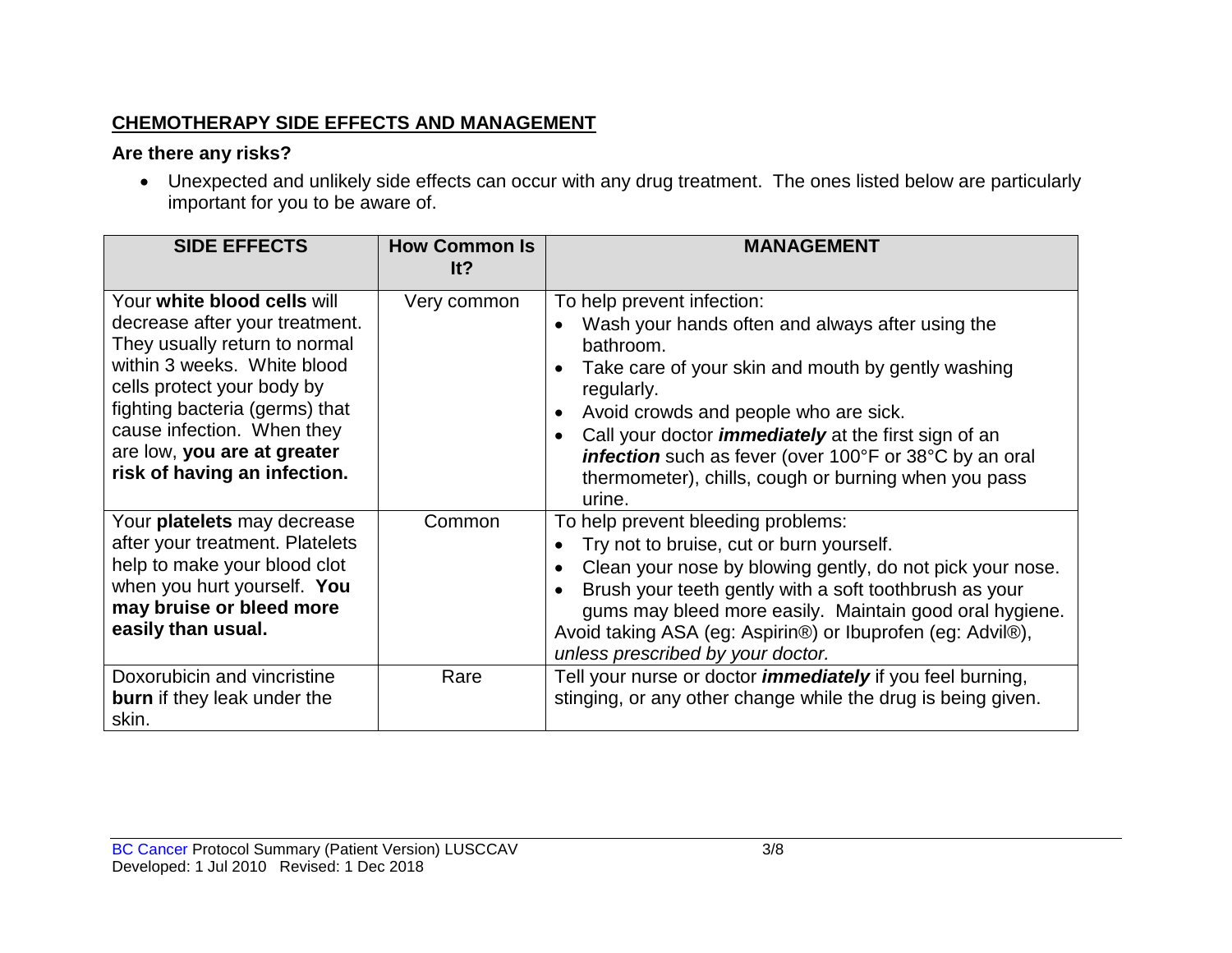| <b>SIDE EFFECTS</b>                                                                                                                                                  | <b>How Common Is</b><br>It? | <b>MANAGEMENT</b>                                                                                                                                                                                                                                                                                                                                           |
|----------------------------------------------------------------------------------------------------------------------------------------------------------------------|-----------------------------|-------------------------------------------------------------------------------------------------------------------------------------------------------------------------------------------------------------------------------------------------------------------------------------------------------------------------------------------------------------|
| Nausea and vomiting may<br>occur after your treatment and<br>may last for up to 24 hours.                                                                            | Very Common                 | You will be given a prescription for anti-nausea drug(s) to take<br>before your chemotherapy treatment and/or at home. It is<br>easier to prevent nausea than to treat it once it has happened,<br>so follow directions closely.<br>Drink plenty of liquids.<br>Eat and drink often in small amounts.<br>Try the ideas in "Food Choices to Control Nausea". |
| <b>Constipation or diarrhea may</b><br>occur.                                                                                                                        | Common                      | To help constipation:<br>Exercise if you can.<br>Drink plenty of liquids (8 cups a day).<br>Try ideas in "Suggestions for Dealing with Constipation".<br>To help diarrhea:<br>Drink plenty of liquids.<br>Eat and drink often in small amounts.<br>Avoid high fibre foods<br>as outlined in "Food Ideas to Help with Diarrhea".                             |
| Pain or tenderness may occur<br>where the needle was placed<br>in your vein.                                                                                         | Common                      | Apply cool compresses or soak in cool water for 15-20<br>$\bullet$<br>minutes several times a day.                                                                                                                                                                                                                                                          |
| Numbness or tingling of the<br>fingers or toes may occur.<br>This will slowly return to<br>normal once your treatments<br>are over. This may take<br>several months. | Common                      | Be careful when handling items that are sharp, hot or cold.<br>$\bullet$<br>Tell your doctor at your next visit, especially if you have<br>trouble with buttons, writing or picking up small objects.                                                                                                                                                       |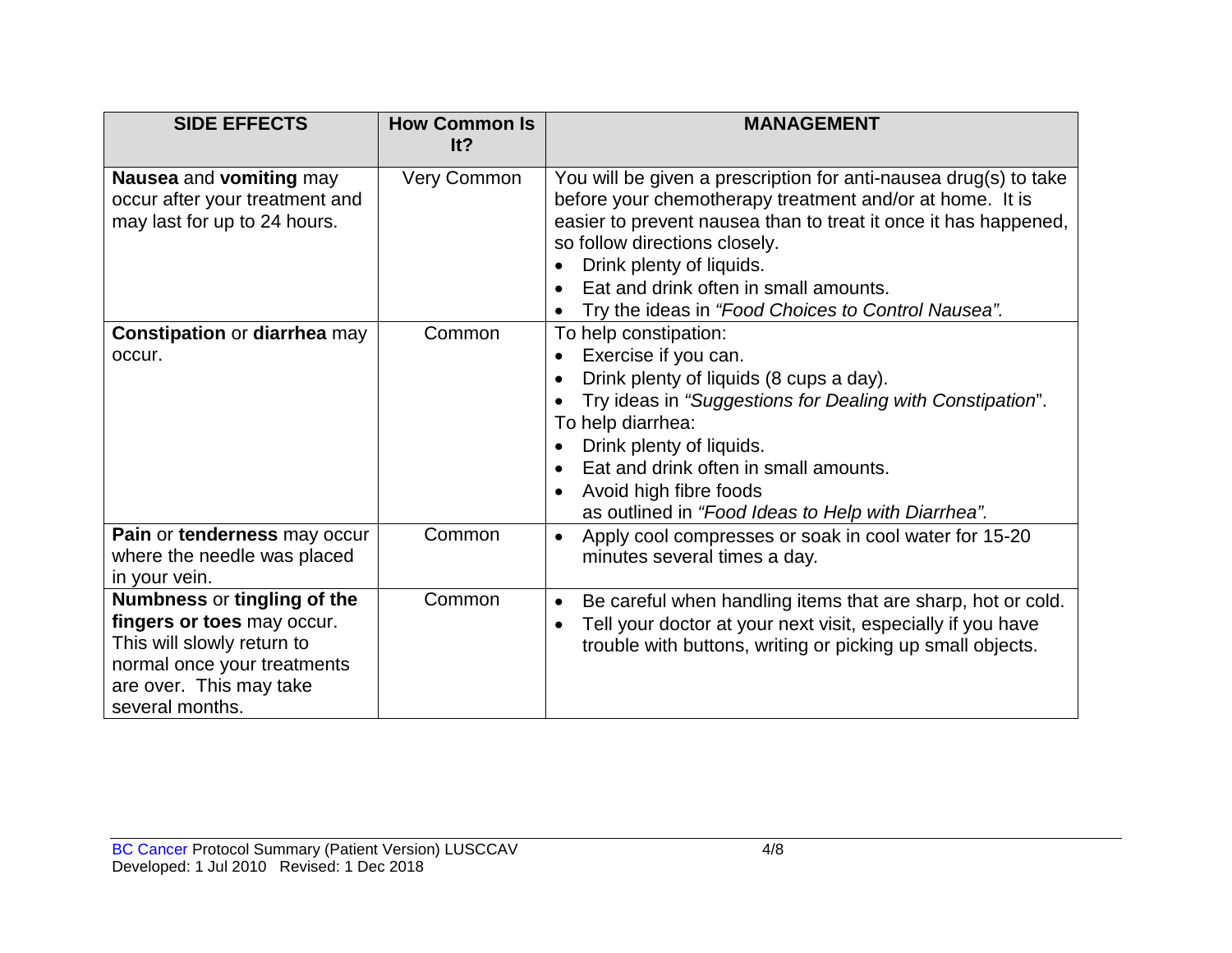| <b>SIDE EFFECTS</b>                                                                                                                                                                                                                                                                                                                                         | <b>How Common Is</b><br>It? | <b>MANAGEMENT</b>                                                                                                                                                                                                                                                                                                  |
|-------------------------------------------------------------------------------------------------------------------------------------------------------------------------------------------------------------------------------------------------------------------------------------------------------------------------------------------------------------|-----------------------------|--------------------------------------------------------------------------------------------------------------------------------------------------------------------------------------------------------------------------------------------------------------------------------------------------------------------|
| Hair loss is common and may<br>begin within a few days or<br>weeks of treatment. Your hair<br>may thin or you may become<br>totally bald. Your scalp may<br>feel tender. You may lose hair<br>on your face and body. Your<br>hair will grow back once your<br>treatments are over and<br>sometimes between<br>treatments. Colour and texture<br>may change. | Common                      | Use a gentle shampoo and soft brush.<br>Care should be taken with use of hair spray, bleaches,<br>$\bullet$<br>dyes, perms.<br>Protect your scalp with a hat, scarf or wig in cold weather.<br>$\bullet$<br>Cover your head or apply sunblock on sunny days.<br>Apply mineral oil to your scalp to reduce itching. |
| Loss of appetite and weight<br>loss are common and may<br>persist after your treatments<br>are over.                                                                                                                                                                                                                                                        | Common                      | Try ideas in "High Energy High Protein Ideas" and in<br>$\bullet$<br>"Healthy Eating Using High Energy, High Protein Foods".                                                                                                                                                                                       |
| Nasal congestion may occur<br>during administration of<br>cyclophosphamide. You may<br>experience runny eyes and<br>nose, sinus congestion and<br>sneezing during or<br>immediately after the infusion.                                                                                                                                                     | Uncommon                    | For persistent nasal congestion a decongestant such as<br>$\bullet$<br>pseudoephedrine (e.g., SUDAFED®), or a<br>decongestant/antihistamine can be used to relieve<br>symptoms.                                                                                                                                    |
| Your skin may darken in<br>some areas such as your nails,<br>soles or palms.                                                                                                                                                                                                                                                                                | Uncommon                    | This will slowly return to normal once you stop treatment<br>$\bullet$<br>with Doxorubicin.                                                                                                                                                                                                                        |
| Headache, jaw pain and/or<br>muscle pain may occur.                                                                                                                                                                                                                                                                                                         | Uncommon                    | For minor pain, take acetaminophen (e.g., TYLENOL®).<br>$\bullet$                                                                                                                                                                                                                                                  |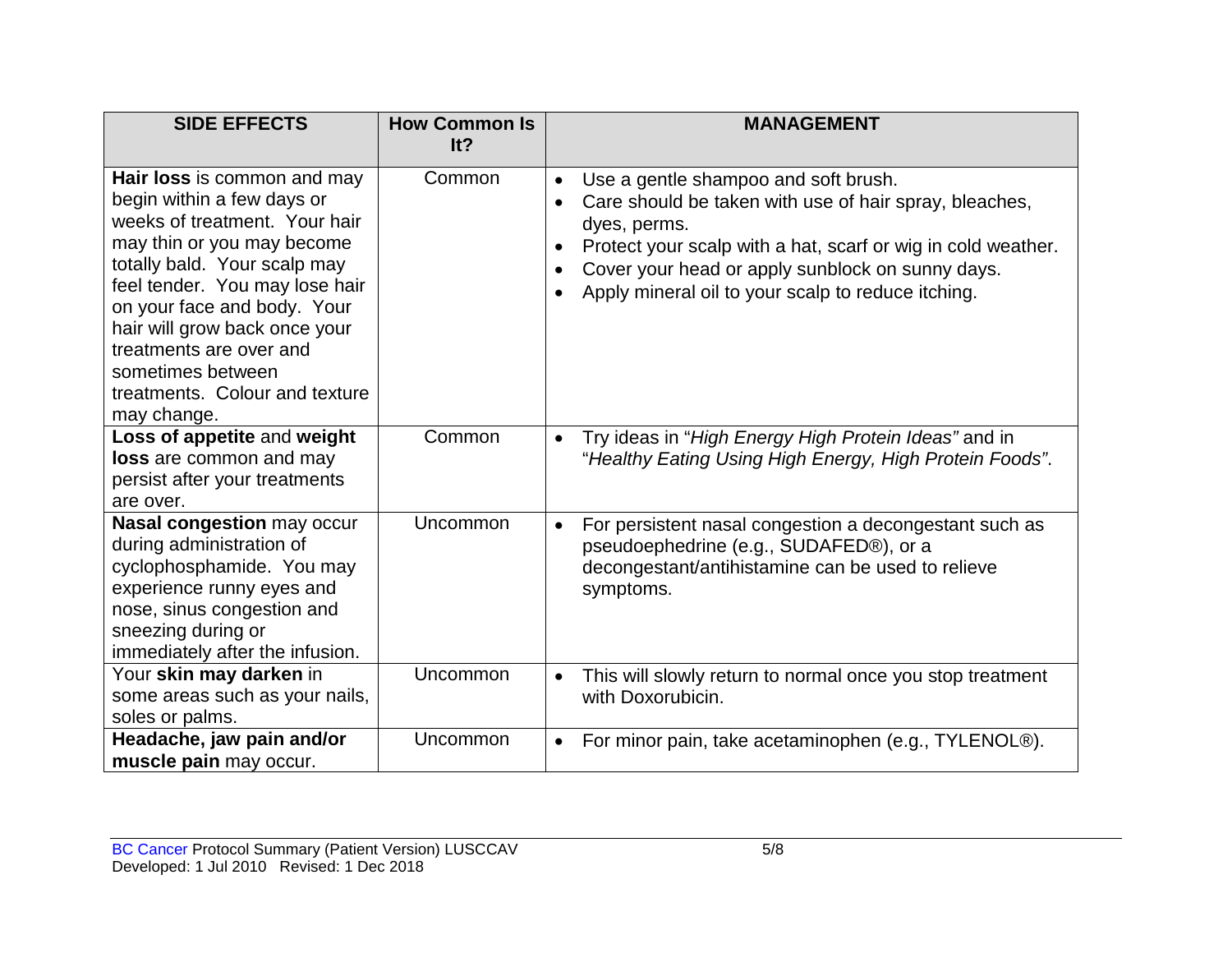| <b>SIDE EFFECTS</b>                                                                                                                                                                                     | <b>How Common Is</b><br>It? | <b>MANAGEMENT</b>                                                                                                                                                                                                                                                                                                                                                                                                                                                                                                                                                                                             |
|---------------------------------------------------------------------------------------------------------------------------------------------------------------------------------------------------------|-----------------------------|---------------------------------------------------------------------------------------------------------------------------------------------------------------------------------------------------------------------------------------------------------------------------------------------------------------------------------------------------------------------------------------------------------------------------------------------------------------------------------------------------------------------------------------------------------------------------------------------------------------|
| Sore mouth may occur a few<br>days after treatment. Mouth<br>sores can occur on the tongue,<br>the sides of the mouth or in the<br>throat. Mouth sores or<br>bleeding gums can lead to an<br>infection. | Uncommon                    | Brush your teeth gently after eating and at bedtime with a<br>very soft toothbrush. If your gums bleed, use gauze<br>instead of a brush. Use baking soda instead of toothpaste.<br>Make a mouthwash with $\frac{1}{2}$ teaspoon baking soda or salt in<br>1 cup warm water and rinse several times a day.<br>Try soft, bland foods like puddings, milkshakes and cream<br>soups.<br>Avoid spicy, crunchy or acidic food, and very hot or cold<br>foods.<br>Call your doctor if you are having difficulty eating or<br>drinking due to pain.<br>Try the ideas in "Help with Sore Mouth during<br>Chemotherapy" |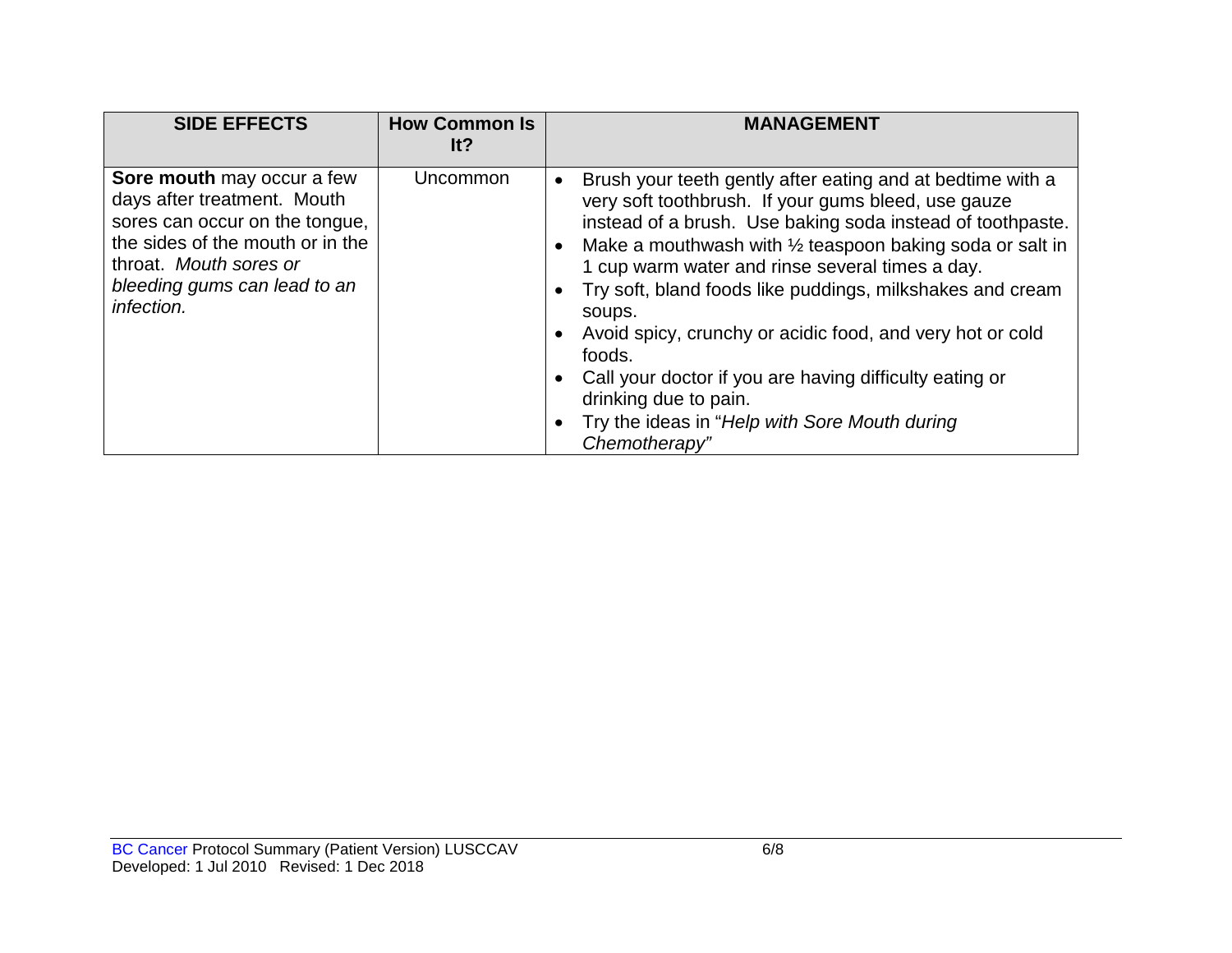### **INSTRUCTIONS FOR THE PATIENT**

### **What other drugs can interact with LUSCCAV?**

- Other drugs such as digoxin (LANOXIN®), cyclosporine (NEORAL®, SANDIMMUNE®), allopurinol, amiodarone, hydrochlorothiazide, indomethacin (INDOCID®), Phenobarbital, phenytoin (DILANTIN®), warfarin (COUMADIN®), carbamazepine, isoniazid, nifedipine (ADALAT®), verapamil, some antifungal drugs (e.g., fluconazole) and certain antibiotics (e.g., erythromycin, ciprofloxacin) may interact with LUSCCAV. Tell your doctor if you are taking these or other drugs as you may need extra blood tests, your dose may need to be changed or your treatment may need to be held for a few days.
- Check with your doctor or pharmacist before you start taking any new prescription or non-prescription drugs.

### **Other important things to know:**

- Your doctor may tell you to drink plenty of liquids (e.g., 8-12 cups or 2000-3000mL) every day. You may also be told to empty your bladder (pass urine) frequently, every 2 hours while you are awake and at bedtime for at least 24 hours after your treatment. Your doctor may also tell you to get up in the night to empty your bladder. This helps prevent bladder and kidney problems.
- Your urine may be pink or reddish for 1-2 days after your treatment. This is expected as doxorubicin is red and is passed in your urine.
- The drinking of alcohol (in small amounts) does not appear to affect the safety or usefulness of this treatment.
- This treatment may cause sterility in men and menopause in women. If you plan to have children, discuss this with your doctor before starting treatment.
- This treatment may damage sperm and may cause harm to the baby if used during pregnancy. It is best to use *birth control* while you are undergoing treatment. Tell your doctor right away if you or your partner becomes pregnant. Do not breast feed during treatment.
- Tell all doctors or dentists you see that you being treated with cyclophosphamide, doxorubicin and vincristine before you receive treatment of any form.

## **SEE YOUR DOCTOR OR GET EMERGENCY HELP IMMEDIATELY IF YOU HAVE:**

- Signs of an **infection** such as fever (over 100°F or 38°C by an oral thermometer), chills, cough, pain or burning when you pass urine.
- Signs of **bleeding problems** such as blood in urine or stools.
- Signs of an **allergic reaction** (rare) soon after a treatment including dizziness, fast heart beat, face swelling or breathing problems.
- Signs of **heart or lung problems** such as fast or uneven heartbeat, chest pain, chest pressure, shortness of breath or difficulty breathing, swelling of ankles or fainting.
- **Seizures** or **loss of consciousness**.